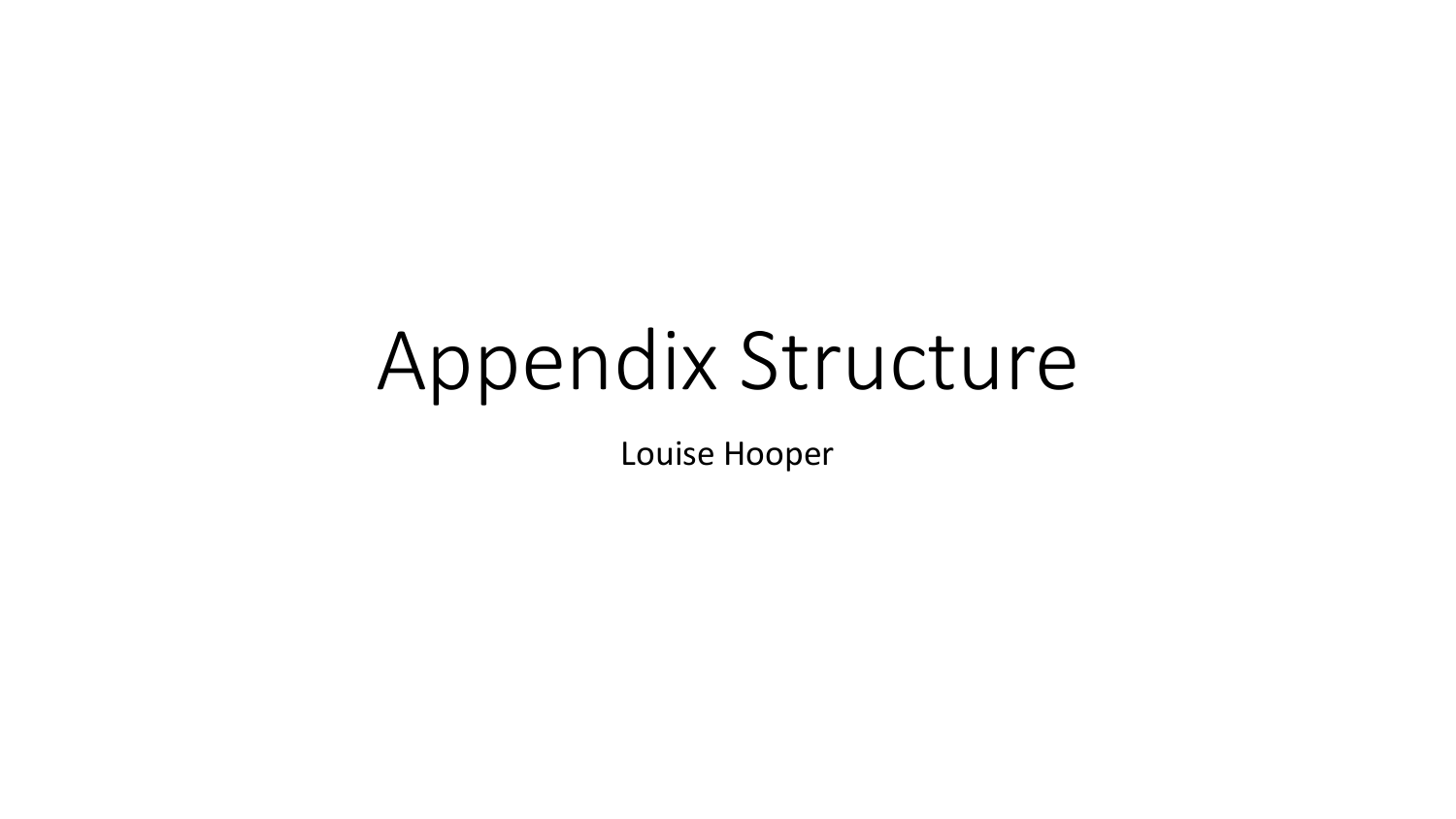# Appendix: Decisions at October meeting

- Draft appendix structure drawing together:
	- Existing standards
	- Gaps highlighted by the needs assessment, questionnaires and input from member states at the October meeting
- Format of the appendix/guidelines
	- Definitions
	- Horizontal issues
	- Protection
	- Arrival
	- Residence and Integration
	- Returns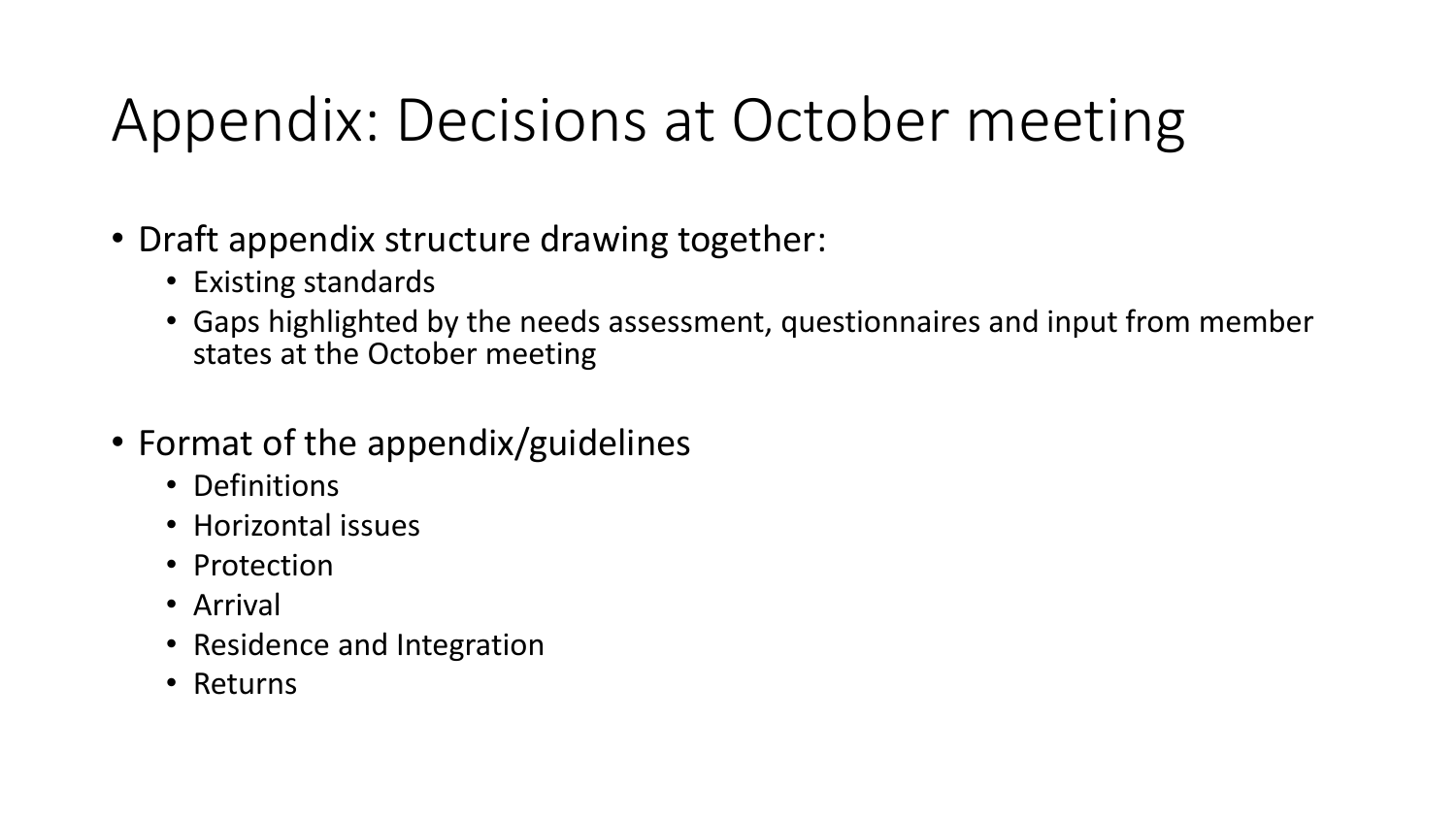#### Appendix: Content of Guidelines identified by GEC 1-2 October 2020

| discrimination,<br>intersectionality      | information       | integration                  | employment    | health and<br>social services |
|-------------------------------------------|-------------------|------------------------------|---------------|-------------------------------|
| education,<br>training,<br>qualifications | stereotypes       | protection                   | asylum policy | political<br>participation    |
| civil society                             | access to justice | Pandemics/<br>climate change | detention     | wellbeing                     |



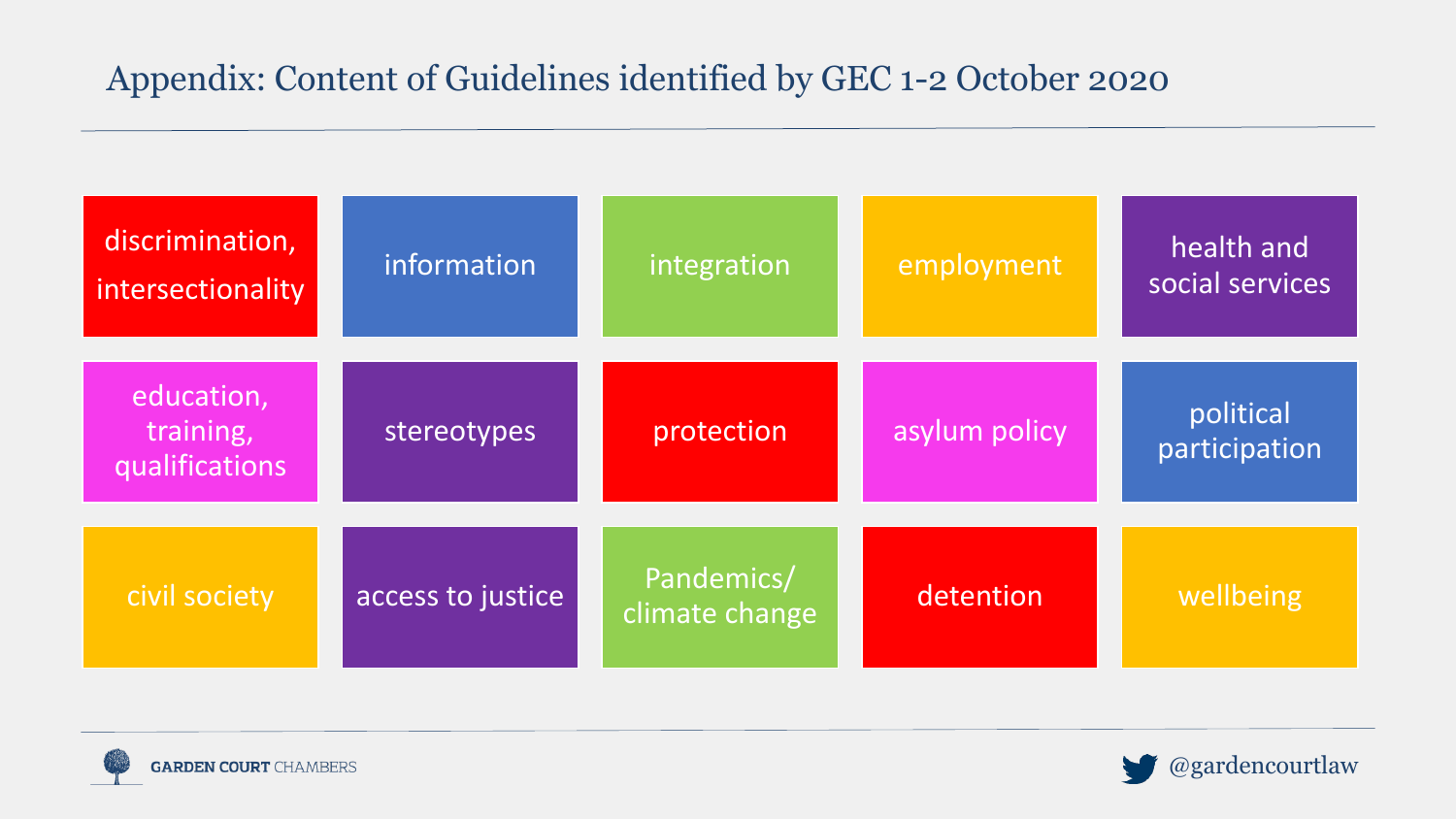# Appendix discussion: Objectives

- Have we missed anything?
- Seek agreement on issues to be included
- Approach to general issues of importance to migrant women that are not in themselves specifically gendered
- Repetition/transversal issues: e.g. training, non-discrimination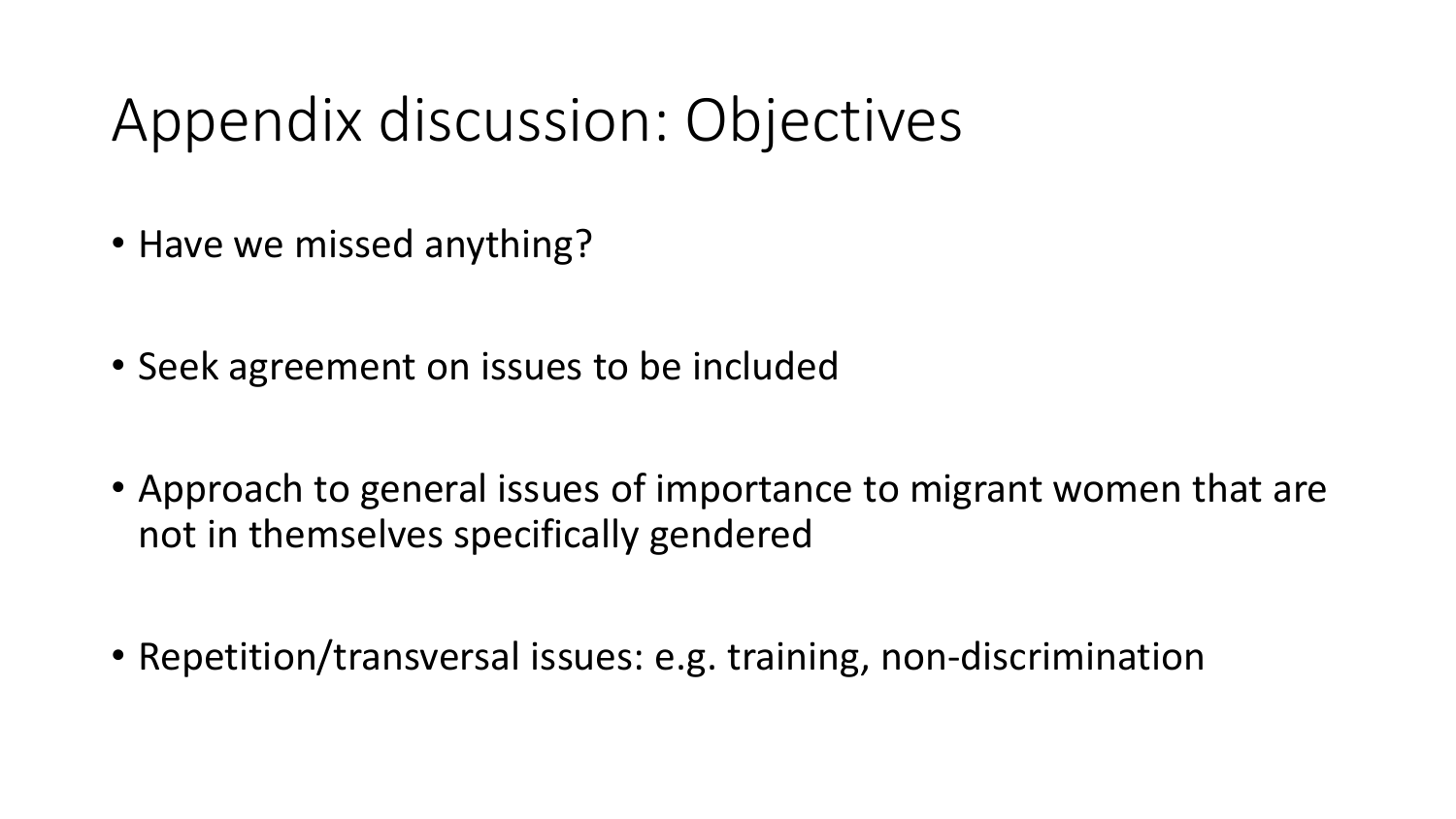# **Definitions**

- As with title, propose to leave discussion on this to the end to ensure appropriate for entire recommendation
- Issues that will require considering:
- Are definitions necessary for the purposes of the draft?
- If so:
	- Agree existing definitions.
	- Which ones?
		- Migrant
		- Refugee
		- Asylum seeker (could define to include any form of international protection except where otherwise stated)
		- Applicant for international protection
		- Undocumented/documented migrant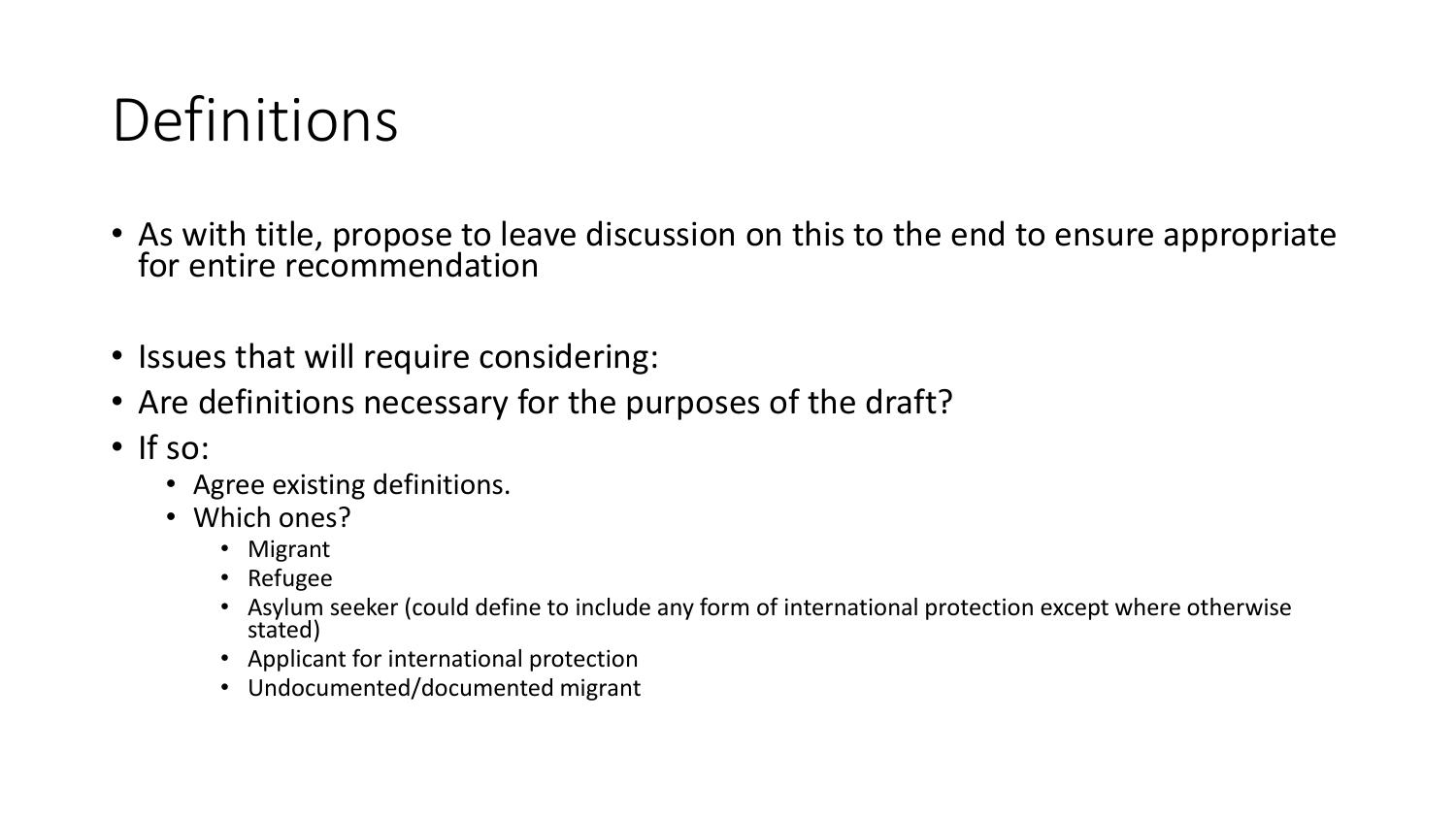### Horizontal issues 1

- Includes a number of issues that affect all migrant, refugee and asylum seeking women
- Non-discrimination, elimination of gender and cultural stereotyping and intersectional issues: necessary to ensure multiple and compound discrimination addressed
- Girls- to ensure child rights approach, care and transition to adulthood
- Information, empowerment, awareness raising and promotion of human rights
	- Addressed to both migrants and host communities
	- Covering all aspects of the recommendation (broadly following the same thematic structure)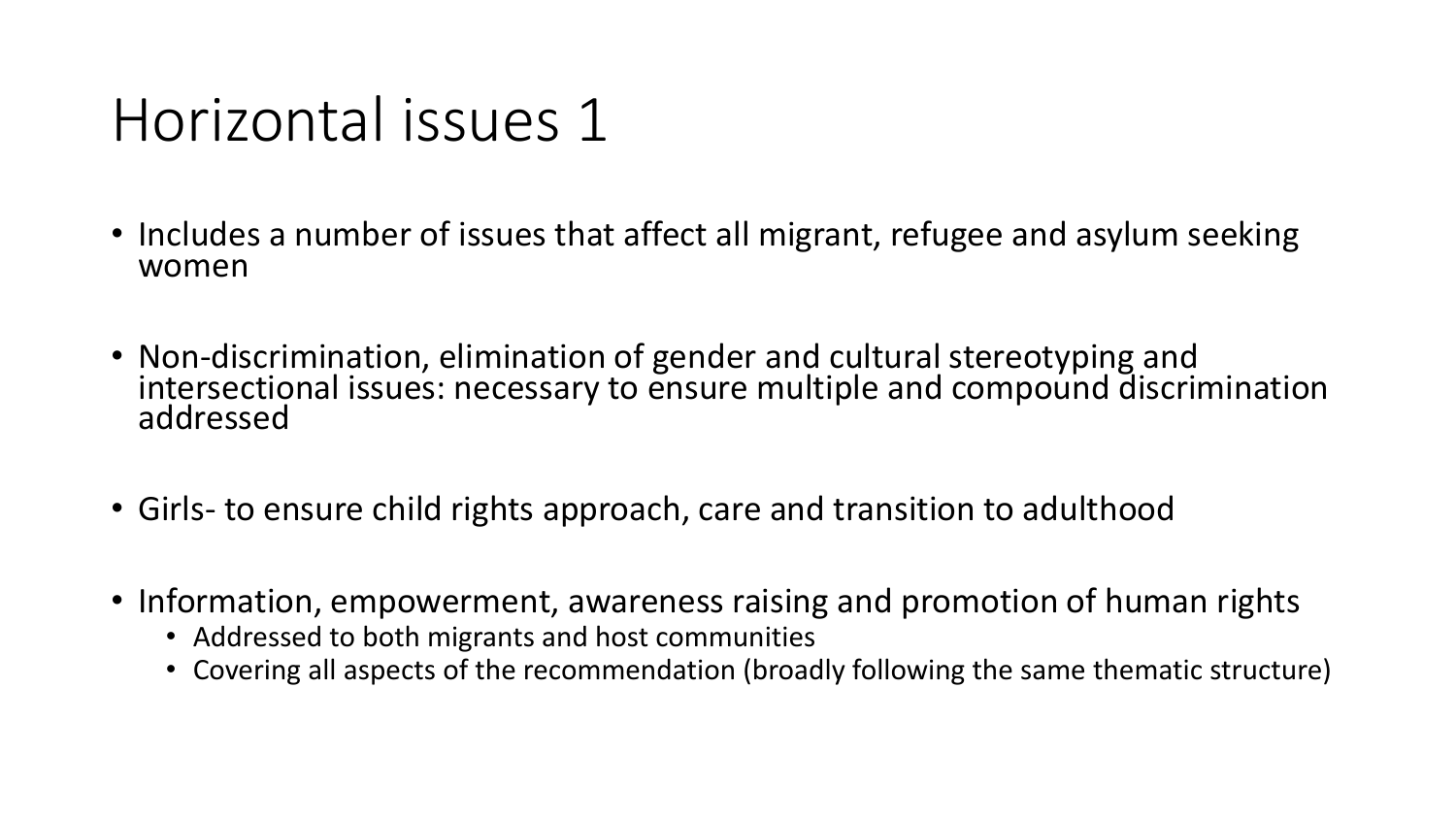### Horizontal Issues 2

- Access to justice including legal aid
- Training of relevant staff on gender equality and women's human rights: in the horizontal part or throughout the relevant sections
- Detention: better express the gender specifics? Maternity, pregnancy, breastfeeding mothers?
- Artificial intelligence, automated decision-making and data protection cooperation with civil society
- Data collection, research and monitoring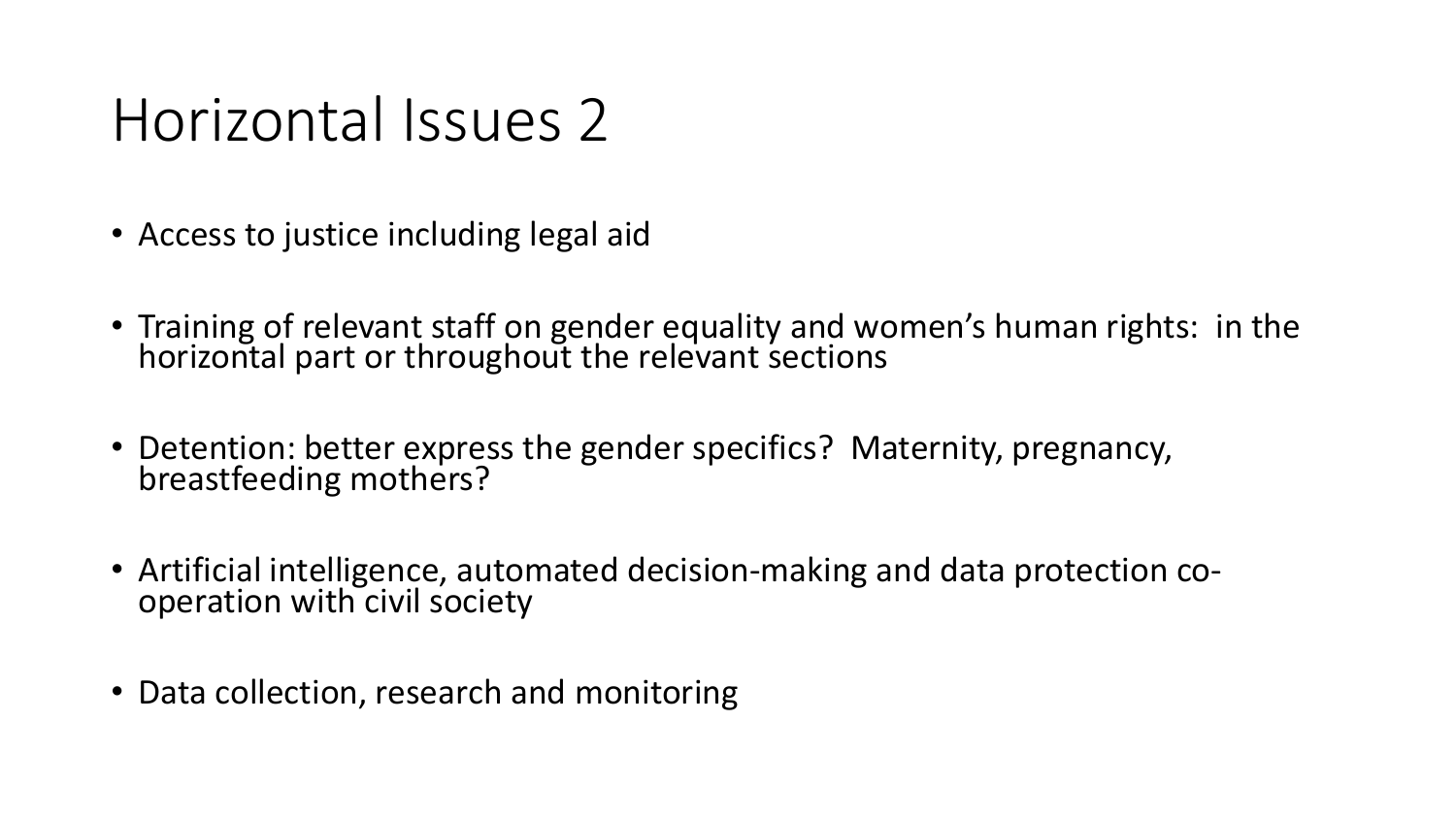#### Protection

- All forms of violence against women
- Trafficking in human beings
- Process and justice as a victim and/or defendant
- Access to protection
- Access to rehabilitation and support services
- Hate speech
- Climate change, pandemics and humanitarian disasters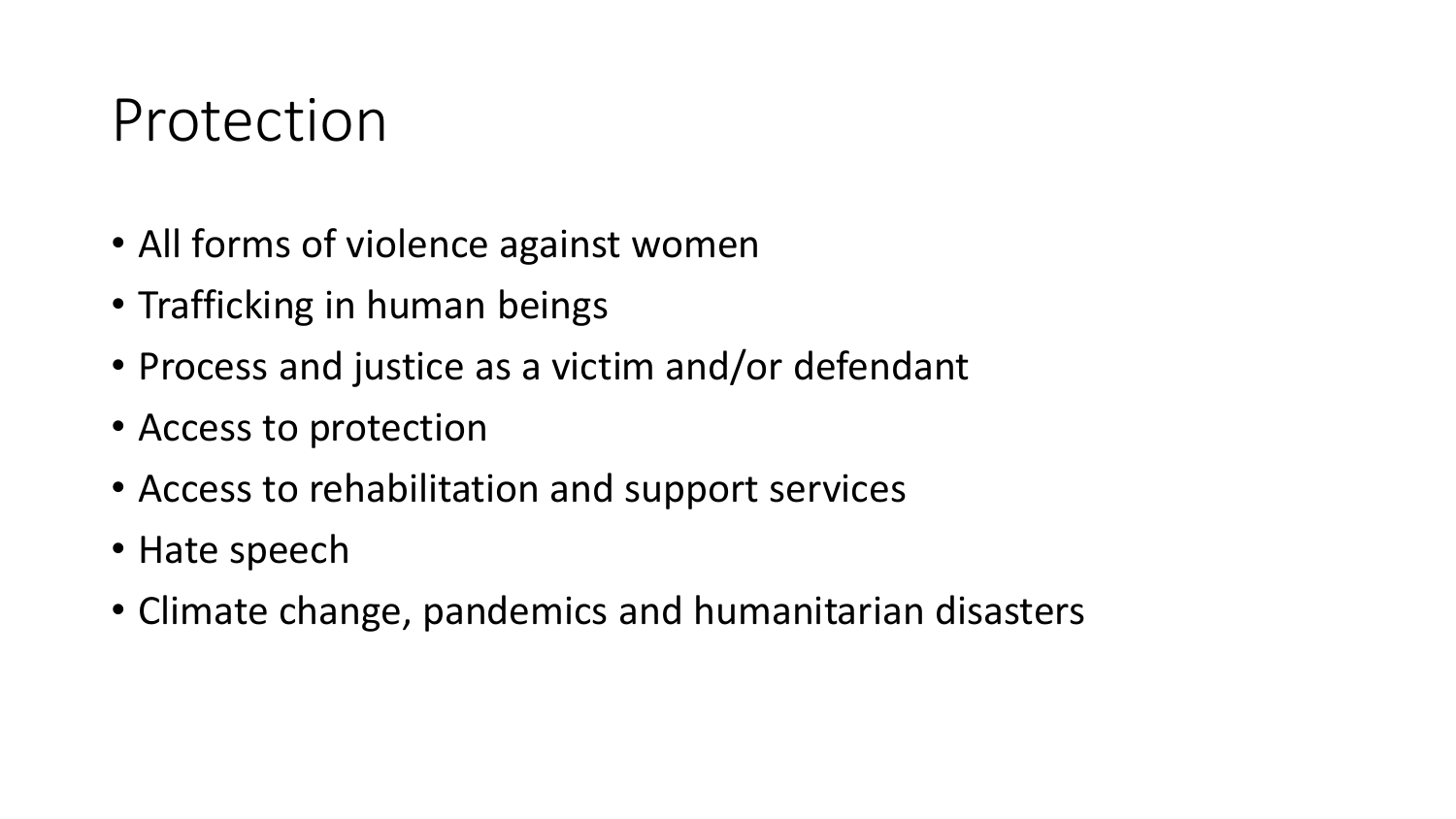### Arrival

- Pre-arrival protections
- Transit and reception facilities
- Asylum procedures
- Asylum Determination
- Cross-Border measures (cooperation, relocation, resettlement)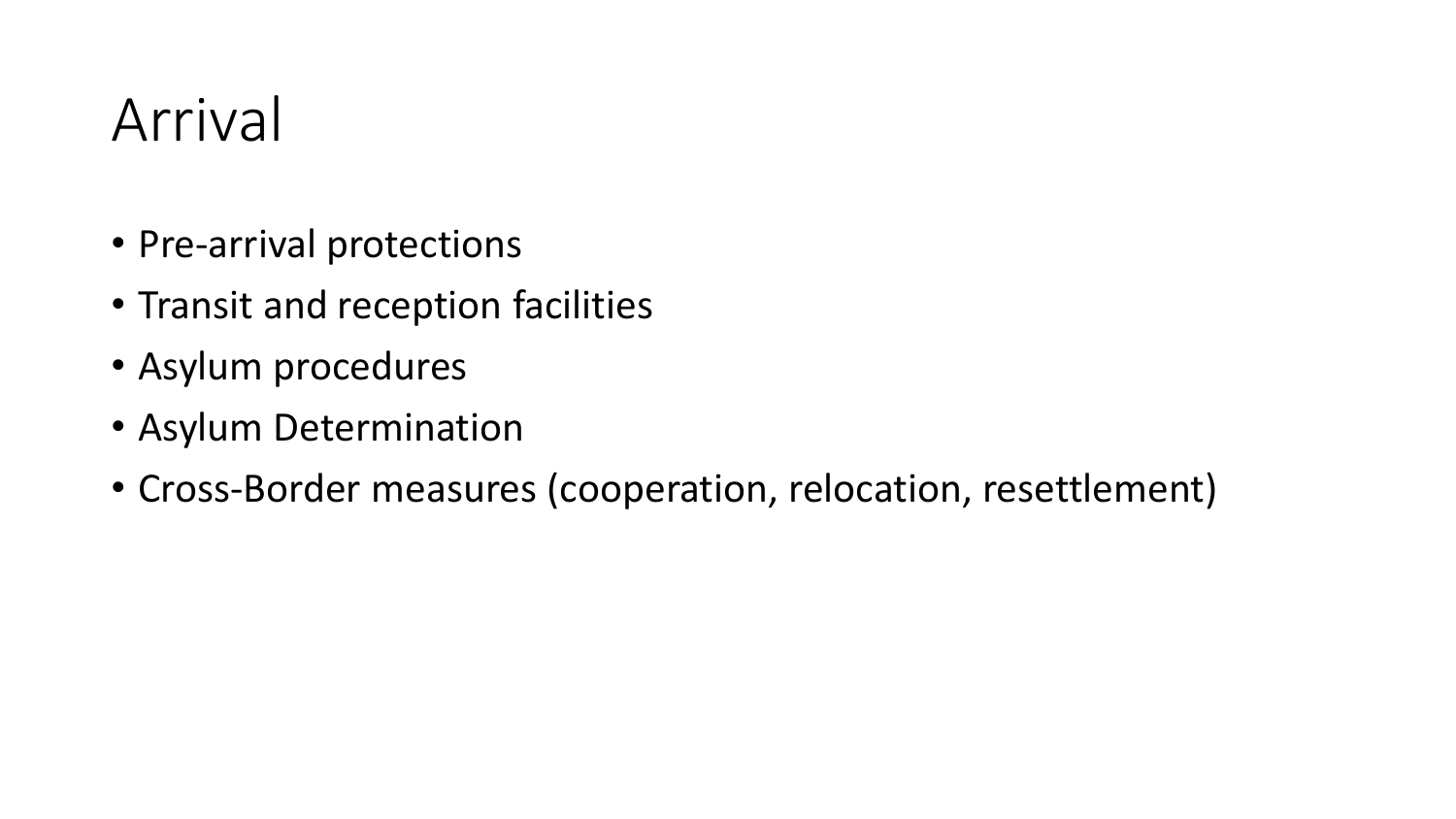# Residence and Integration

- Access to health care including sexual and reproductive health care
- Social services, social security and housing
- Integration: social, cultural and political participation
- Education, vocational training and life long learning (including qualification recognition)
- Employment
- Independent Residence permits
- Family reunion
- [in light of comments on pre-amble perhaps include something on intercultural integration?]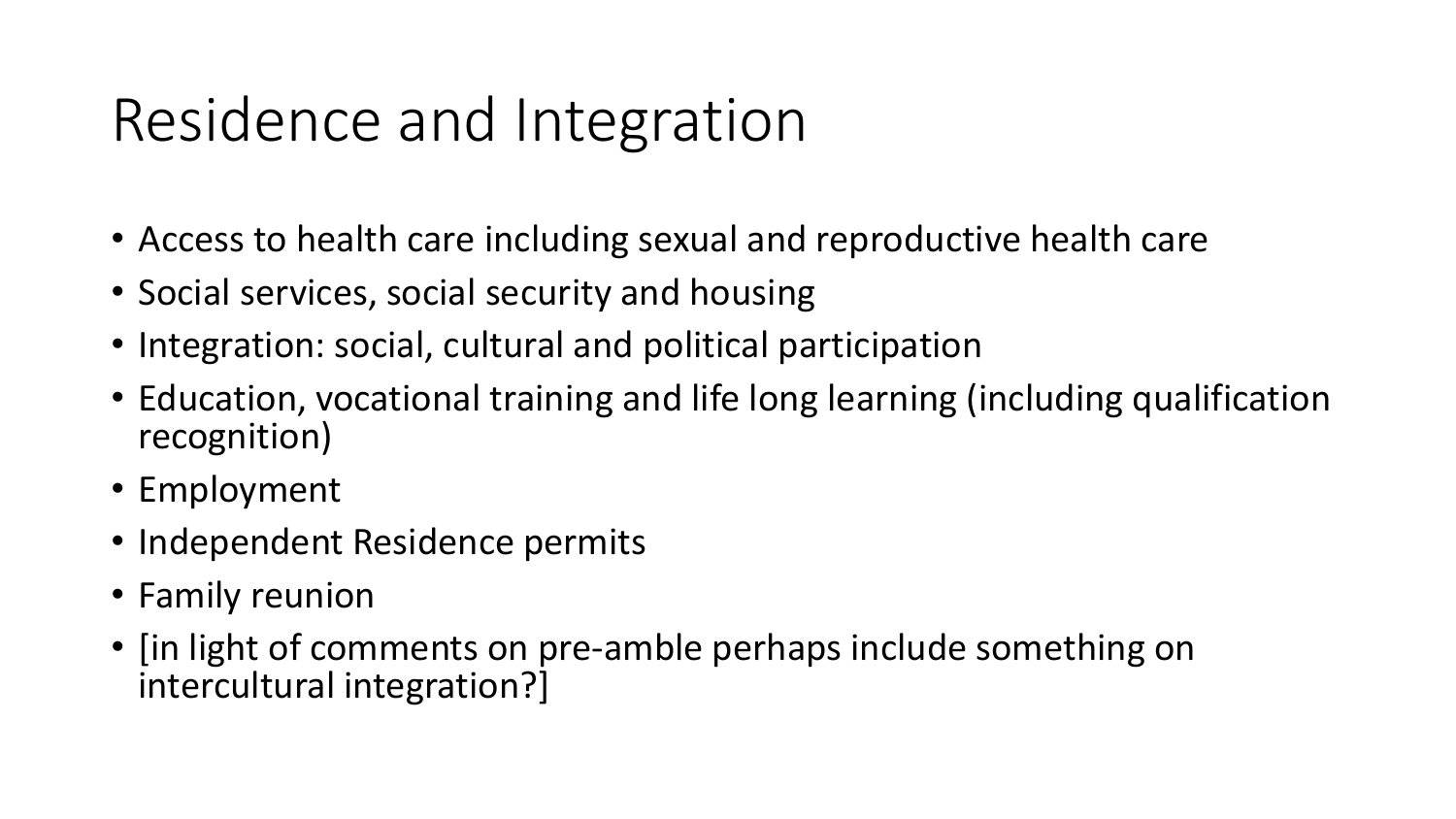#### Returns

- Respect non-refoulement principle
- Understand process that protects from non-refoulement
- Types of procedures that increase the risk of refoulement to migrant women